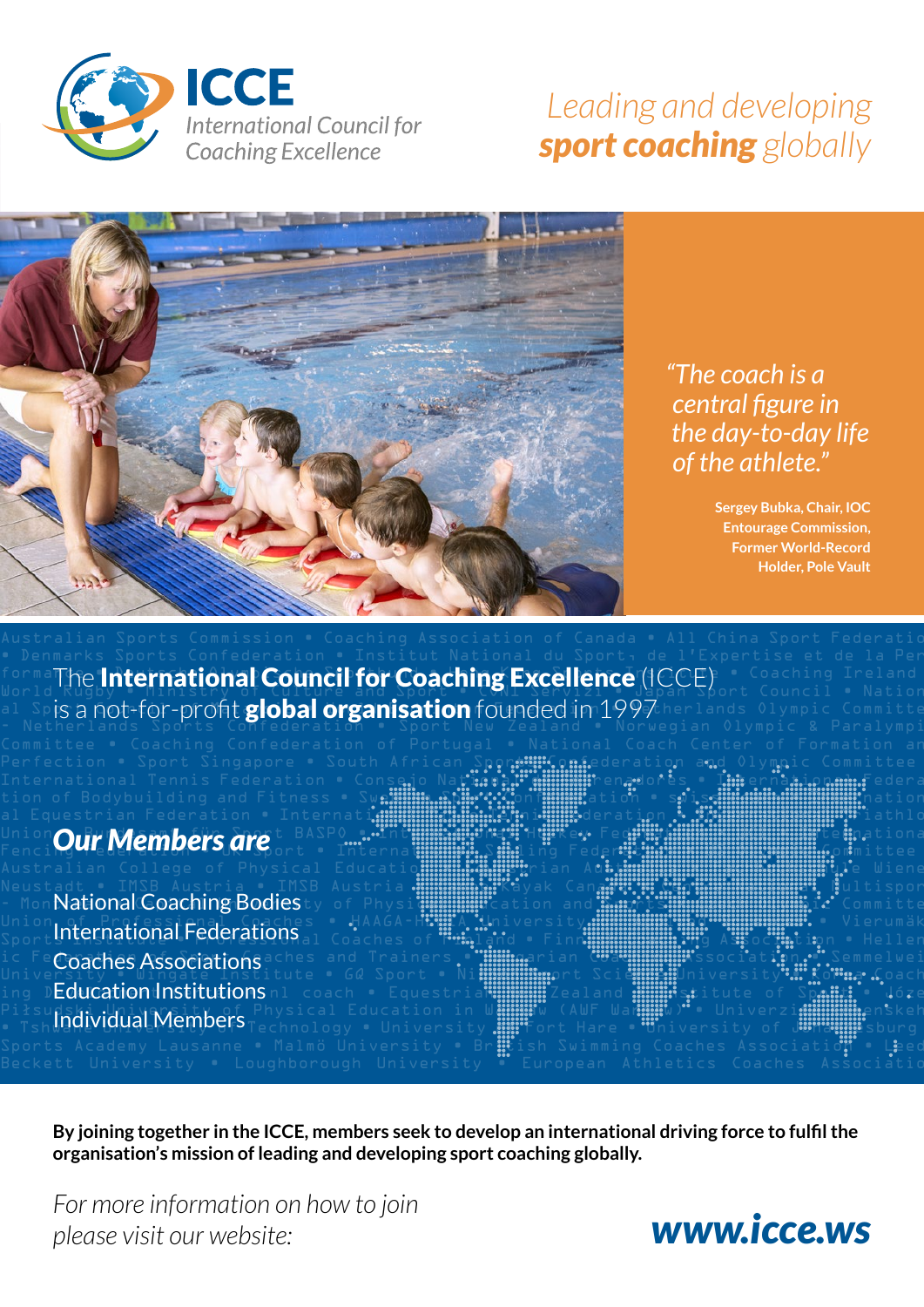# *WHAT WE DO – OUR PROJECTS*

#### *International Sport Coaching Framework (ISCF) and European Sport Coaching Framework (ESCF)*

Created in conjunction with the Association of Summer Olympic International Federations (ASOIF), and Leeds Beckett University (LBU), the ISCF represents a significant step toward understanding and establishing consensus on key coach education, development and employment areas. It is intended to serve as a common reference point for establishing a common language and set of principles about coaching and coach education that can be adapted and applied across all nations and sporting contexts. European members of ICCE analysed the current status and needs of coaching in Europe and developed a European Sport Coaching Framework to enhance coaches' learning, mobility and employment. A suite of guidance and development tools to support European countries and sport federations build their coaching systems and qualifications also became available as a result.

### *Global Coach Conference*

Every two years the International Council for Coaching Excellence (ICCE) Global Coach Conference brings together coaches, coach educators, researchers, sport scientists, technical directors and sport administrators to address issues in coaching, to learn about new coaching research and examples of good practice, and to share experiences with the top coaching development experts in the world.

#### *Global Coaches House*

Global Coaches House (GCH) is a unique opportunity for coaches who aspire to be a future Olympic or Paralympic coach to participate in a professional development and networking program during a major Games. Global Coaches Houses have been held at the London 2012 and Rio 2016 Games and the Glasgow 2014 and Gold Coast 2018 Commonwealth Games.

#### *ICCE Coach Developer Programme*

Building on the foundation provided by the publication of the ICCE International Coach Developer Framework (ICDF) in 2014, the ICCE Coach Developer Programme provides manuals, e-learning modules and courses in two key areas: Facilitation Skills for Coach Developers, and Supporting Coaches in Practice. Through its partnership with Nippon Sport Science University in the NSSU Coach Developer Academy, a global network of Coach Developers is now providing global leadership in this important area.

### *Innovation Group of Leading Agencies*

The ICCE also has an Innovation Group of Leading Agencies, bringing together a number of world-class coaching organisations from across the globe. The purpose of this group is to advance coach education and development on a number of key priority areas. Recent projects of the IGLA include the Serial Winning Coaches research study and the development of the International Coach Developer Framework and the Quality in Coaching self-assessment tool.

#### *iCoachKids*

iCoachKids (iCK) started its life as a European Commission co-funded project to support the development of a specialist workforce of youth sport coaches. Since starting in 2016, iCK has developed the iCK Website containing hundreds of resources for coaches, the European Coaching Children Curriculum, the iCoachKids Pledge (10 Golden Rules for Positive Experiences in Sport) and the widely acclaimed iCK suite of Massive Open Online Courses. iCK however, is much more than a "project". Over the last three years, and thanks to partnerships with key players in the youth sport landscape such as UEFA, FIBA, World Rugby, the US Centre for Coaching Excellence and Special Olympics, as well as scores of individual clubs and coaches across the world, iCK has evolved into a Global Movement which is transforming the goals adults have for youth sport and the way youth coaches are developed. The success of iCK has not gone unnoticed to the European Commission who awarded a new Erasmus+ grant for the period of 2020 to 2022 to expand the work of iCK, initially focused on 5 to 12 year olds, to a better understanding of what youth sport should look like for participants aged 12 to 18. Watch this space!

### *The Voice of the Coach*

The recognition and representation of coaches has always been a top priority for ICCE. In this respect, The Voice of the Coach, that is, how coaches are represented in the decision-making processes that concern their education, development and employment has been the subject of intense work and debate. In 2013 our Project CoachNet conducted an audit of the status of Coaches' Associations in the EU finding that overall coaches are underrepresented across sport organisations and policy making bodies. In 2019 thanks to a European Commission grant, ICCE embarked on a new project: CoachForce21. This work will explore policy and practice related to the professionalisation of coaching, update the audit of Coaches' Associations conducted in 2013, and most importantly develop a series of practical tools to support the development and growth of coaches associations and thus enhance The Voice of the Coach.

#### *Parasport and Disability Coaching*

ICCE has extended its commitment to support the development of coaching at all levels within the Para/disability sport context. Doing so, recognises that coaches play a pivotal role in ensuring the social inclusion of disabled people within sport and physical activity. Hence the ICCE are key partners in the ParaCoach project which seeks to support the learning, development and mobility of Para coaches through the creation of a Coaching Framework, E-learning Course and online community of shared practices. Supporting the global development of ParaCoaching, the ICCE has also recently established an international working group. The aim being to create a strategy ensuring this under developed, under researched and under resourced coaching context receives greater attention and support.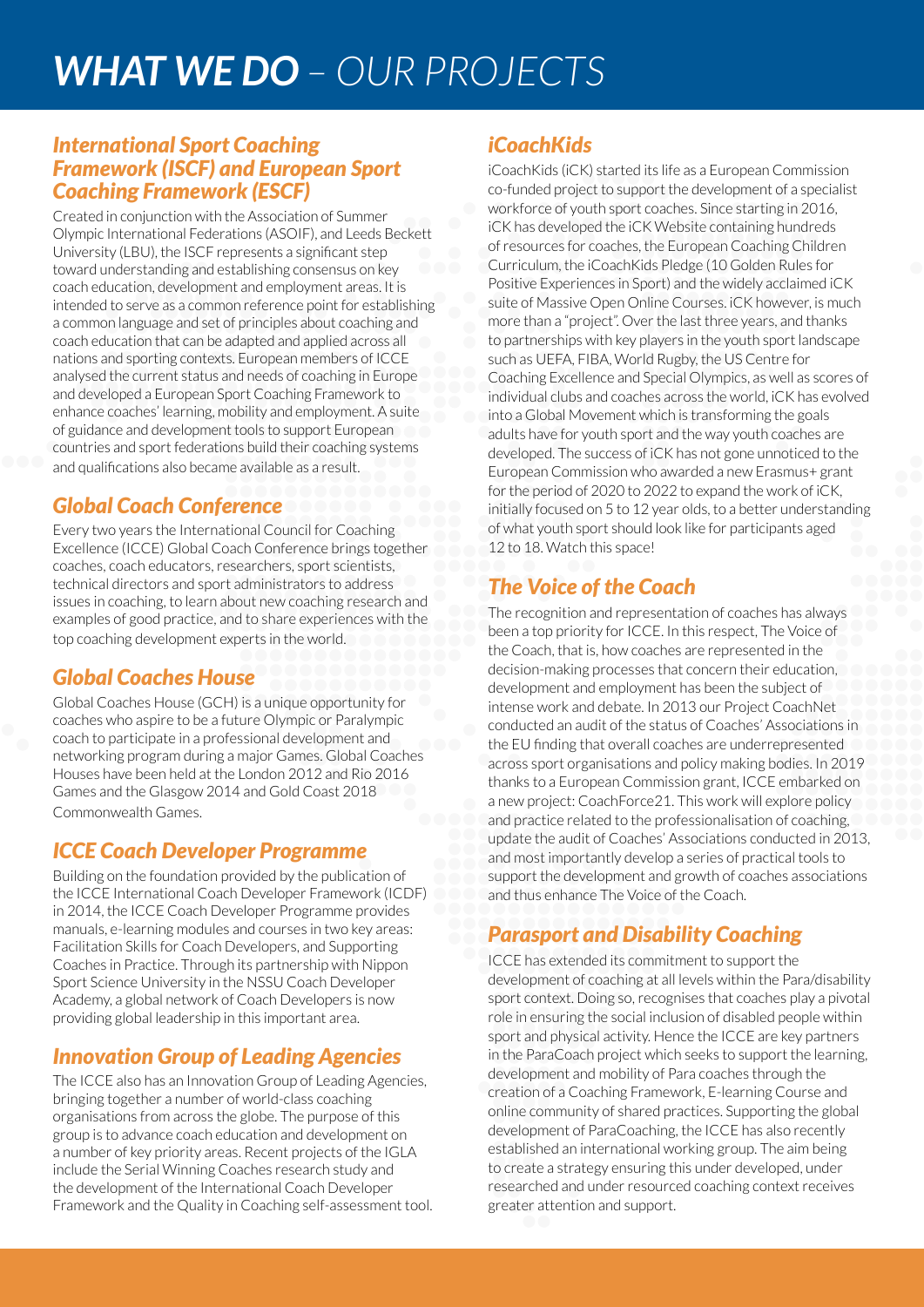# *RESEARCH AND PUBLICATIONS*

- The **ICCE Research Committee** is comprised of world-leading researchers in the field of sport coaching, from a broad global spectrum.
- Coaching Researchers, coaches, performance directors and coach developers meet biannually at the **ICCE Research Fair** to learn about latest coaching-related research and discuss implications to coaching practice.
- **ICCE** has formed a partnership with **Human Kinetics** (HK) to develop a suite of resources for coaches and researchers.
- The International Sport Coaching Journal disseminates cutting edge research, best practice and insight articles from around the world of coaching.



# *SUPPORT SERVICES*

ICCE and its partners have a wealth of experience and expertise in providing tailored support to international and national agencies, federations and educational institutions at various levels:

**ICCE has been actively involved in projects in many countries internationally, including: USA, UK, South Africa, Zambia, Japan, Portugal, Poland, Germany, Canada, India, Malaysia, Singapore and the Philippines.**

- Development of country and sport specific coaching systems, frameworks and qualifications
- **●** Quality Assurance: review and evaluation of coaching systems, frameworks and qualifications.
- **ICCE Coach Developer Programme**
- Delivery of coaching research projects
- **◯** Organisation and delivery of coaching conferences

## *[www.icce.ws](http://www.icce.ws)*